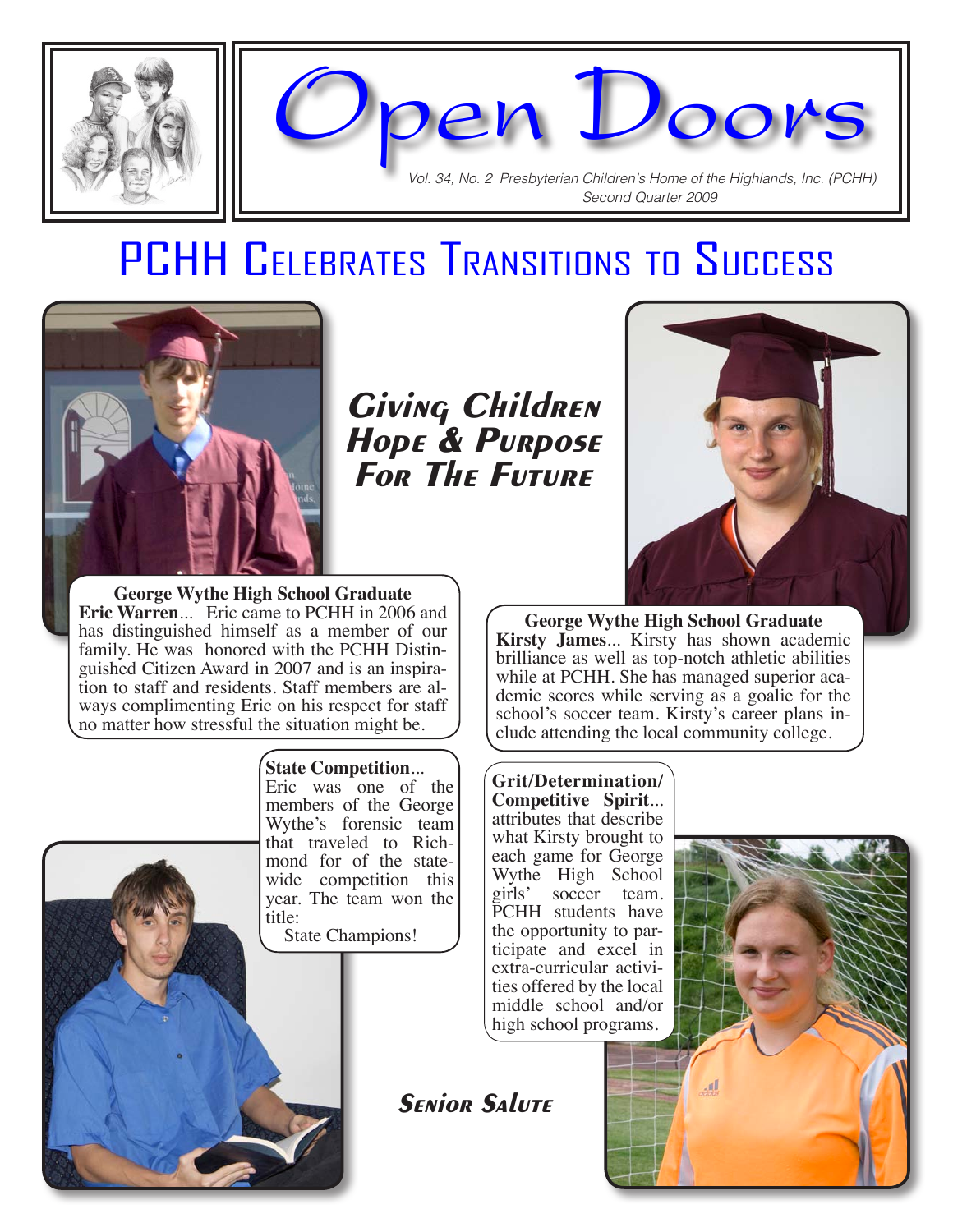

### Billy Rice Executive Director

ife creates many special events for us, but few of them match the significance of your high school graduation. It combines the celebration of years of accomplishment with the realization that adulthood is upon you. I think most of us can recall the excitement and uncertainty that existed during that time in our lives.

As you read our cover story about Kirsty's and Eric's graduation, I am sure most of us can recall the emotions associated with the event. The memories of my own graduation ceremonies and those of my daughters come back clearly to me at this time of year.

However, there is a special sense of pride and joy that is reserved for the graduation of our Children's Home family members. For most of our children, the problems they are dealing with when they come to the Children's Home make education a low priority in their lives. Many of them are years behind academically and they need to work very hard to make up for lost time, all the while working through the issues that brought them to our ministry. They have suffered in ways most of us will never understand, and as a result their accomplishments are all the more meaningful.

As a member of the Children's Home family, you helped make this possible. Please join us in celebrating Kirsty's and Eric's accomplishments, and keep them in your prayers as they start their journey as adults.



# Newsletter In Color Covenant Churches

colors to keep costs to a mini-"pdf" file of it on our website (http:// pchh.org) for anyone wishing to view or print it in full color.

Thank you for your support. We work hard to use our funds wisely and get the most for each dollar we receive. We hope you enjoy our news.

### IMMEDIATE NEED

The Children's Home needs a good *<u><b>L* riding lawn mower to be used</u> by our maintenance support workers this summer. If you have a good new or used riding lawn mower to give, please call (800) 987-0301.



\*Moderator \*\* Vice-Moderator

Bobbie Lynn Wilson - Pounding Mill, VA

Richard Guthrie - Dublin, VA Jim Larson - Vienna, VA Thomas Phillips - Abingdon, VA Bill Roberson - Swoope, VA Jayne Sneed - Richmond, VA Sara Staley - Marion, VA Lynda Starr - Roanoke, VA Theresa Underwood - Buchanan, VA \* Patsy Weeks - Radford, VA

 $\mathbf{W}^{\text{e}}$  print our newsletter in two  $\mathbf{W}^{\text{e}}$  welcome the following colors to keep costs to a minichurches as partners in minmum but provide a downloadable istry through our Covenant Church Program. Thank you for your commitment to the Lord in this way.



Us In Your Estate Planning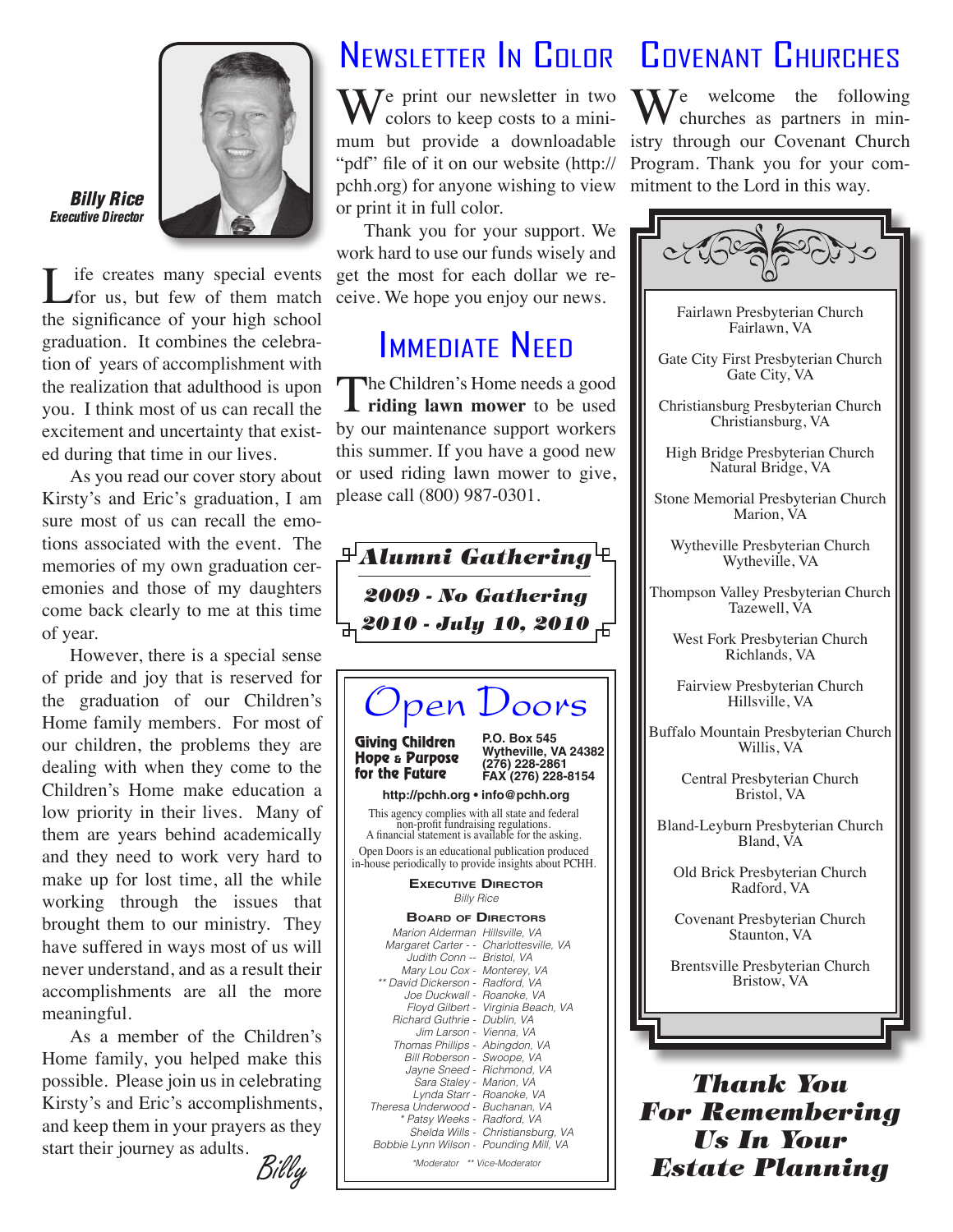## Board Members: Strong Commitment to PCHH



Our Board of Directors is a vital<br>part of the ministry of PCHH on many levels. Not only do they ponder and make important decisions as to the operation of this Home, but they also give of their time and resources to make a difference in the lives of our children.

Patsy Weeks, our Board Moderator, recently provided a life skills class for our residents on taxes. Not only did our residents learn about taxes, our staff learned a lot as well.

Patsy received an accounting degree from National Business College in Roanoke. She was married for 53 years to the same man, gave birth and raised nine wonderful children, and now has twelve grandchildren. This undertaking was made possible by Patsy opening one of the first small accounting/bookkeeping businesses in her home in 1957. She was able to help small businesses with all their bookkeeping, payroll, payroll taxes and income taxes at an affordable price. Patsy still owns her home business and with her husband expanded by opening another accounting business in Christiansburg. She is an elder of the Fairlawn Presbyterian Church in Radford. Patsy is and has been very active for many years in all levels of Women's work and active at the Presbytery level of the Governing of the Church.



Patsy Weeks PCHH Board Moderator

Patsy first became involved in the ministry of PCHH around 1986 when her church's women (from Fairlawn Presbyterian Church) decorated a room for two of our residents in one of the boys' cottages at PCHH. She vividly remembers that visit and the excitement of the boys after seeing their room refinished with blue spreads, curtains, rugs and trash cans.

That was just the beginning for Patsy in her involvement with PCHH. She has served on our Board since 1999. She, of course, has rotated off the Board as required by our Bylaws but has returned after the required time off to serve again. Patsy has been Moderator of our Board since 2006.

One of Patsy's favorite events at PCHH is our annual Awards Banquet. She enjoys seeing the excitement of the students as they are recognized for their accomplishments.

As Board Moderator, she would like to see everyone become a member of the New Dawn Society. Her greatest wish is for the Home to continue helping each child that comes our way and send them out into the world a much happier, better prepared adult to live productive lives on their own.

Our Board Members are indeed a special blessing to this ministry. They are dedicated to our mission of giving children hope and purpose for the future.

Thank you, Patsy, and all of our Board Members for your commitment and dedication to this ministry.

### **GREAT EXPECTATIONS**

Several years ago our Board of Directors and PCHH Leadership Team decided to produce a clear, written description of expectations and challenges for PCHH Board Members.

The result was the implementation of several key items necessary to recruit good board prospects. We provide them with a detailed orientation to PCHH, give them a Board Member manual which includes information covered during the orientation, and produce a communication instrument published each month informing them of the happenings at PCHH. We are blessed with a Board that works hard so we can accomplish our goals and objectives of this ministry.

### **Thank You Board Members!**